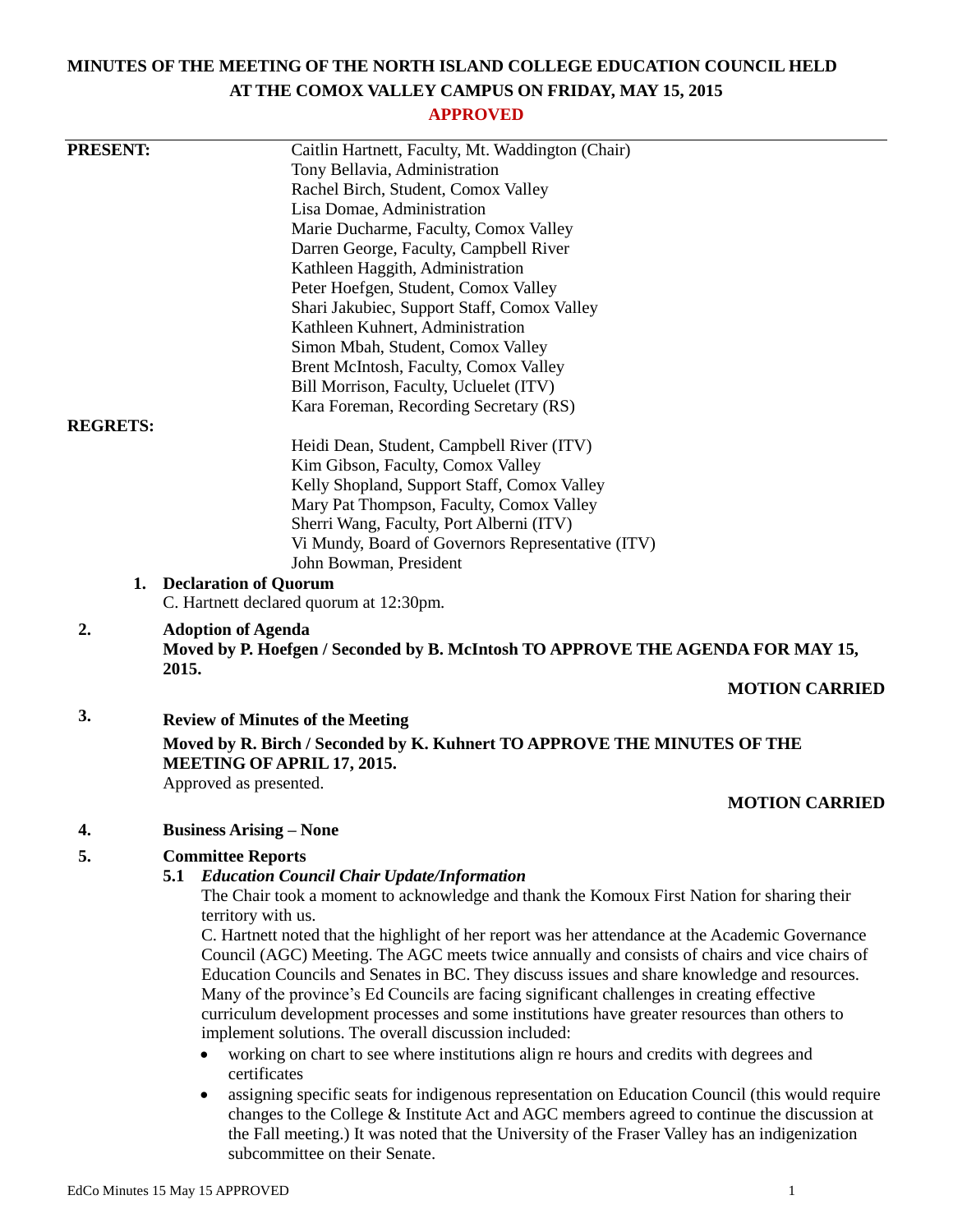- BCCAAT representatives talked about working on a framework for flexible associate degrees in specialized studies; inter-disciplinary and experiential education is on their radar
- some colleges have orientation lectures and workshops in place to educate students, faculty and staff on governance and the Act. They have found this helps generate interest in participating on Ed Council.

# **5.2** *Planning and Standards Committee*

#### No meeting

K. Kuhnert stated that two policies would be reviewed at the next P&S meeting on May 22 and hopefully would be ready for EdCo's review in June.

# **5.3** *Fast Track Committee*

March/April 2015 Minutes

# **5.3.1 ABE/ESL/ASD course revisions – applying tuition and credit values Moved by T. Bellavia / Seconded by B. McIntosh TO APPROVE THE ABE COURSE REVISIONS**

# **EFFECTIVE/START DATE: FA 2015**

# *Rationale from form:*

*March 26, 2015 NIC Board of Governors approved a tuition bylaw for upgrading courses. Next step is to apply credit values in a manner that accounts for enrolment patterns. Although this doesn't fall under Education Council's purview, it's important to note the NIC's upgrading tuition will, on average, be lower than most other institutions in the province.*

#### *Discussion*:

Q; Will this affect funding from independent agencies with regard to required credit values?

A; Feedback from the First Nations Advisory Committee was that it had to be 3 courses so the credit changes shouldn't affect funding.

There was some confusion about the hours in the ABE  $&ESL$  charts. As this isn't relevant to the revisions, this column will be removed on both charts.

# **MOTION CARRIED.**

# **Moved by T. Bellavia / Seconded by K. Kuhnert TO APPROVE THE ESL/ASD COURSE REVISIONS**

# **EFFECTIVE/START DATE: FA 2015**

*Rationale from form:*

# *Same as above*

*Discussion*:

Q; Re AED courses – similar courses are offered through local recreation centres at a lower cost. How will NIC work around that?

A; AED courses are designed for students at a low literacy level and they have to proceed through an interview process. There are no prerequisites on the courses.

# **MOTION CARRIED.**

# **5.3.2 Program Revision – Access Education Construction Labourer Program Moved by T. Bellavia / Seconded by S. Jakubiec TO APPROVE THE PROGRAM REVISION**

# **EFFECTIVE/START DATE: FA 2015**

# *Rationale from form:*

*These work experience courses are required as the current course (AED017) has a maximum number of hours of 40. All work experiences must be fully documented in order for valid Ministry Worksafe coverage.*

# *Discussion*:

Q; Does it have to be unpaid work? Is it possible to include paid work?

A; If the student had an opportunity for paid work, it would be considered.

Q; How will the work experience be coordinated and monitored?

A; Students are supported by faculty and assigned mentors.

# **Changes Required (RS)**

Completion Timelines; change 444-554 to 504-594.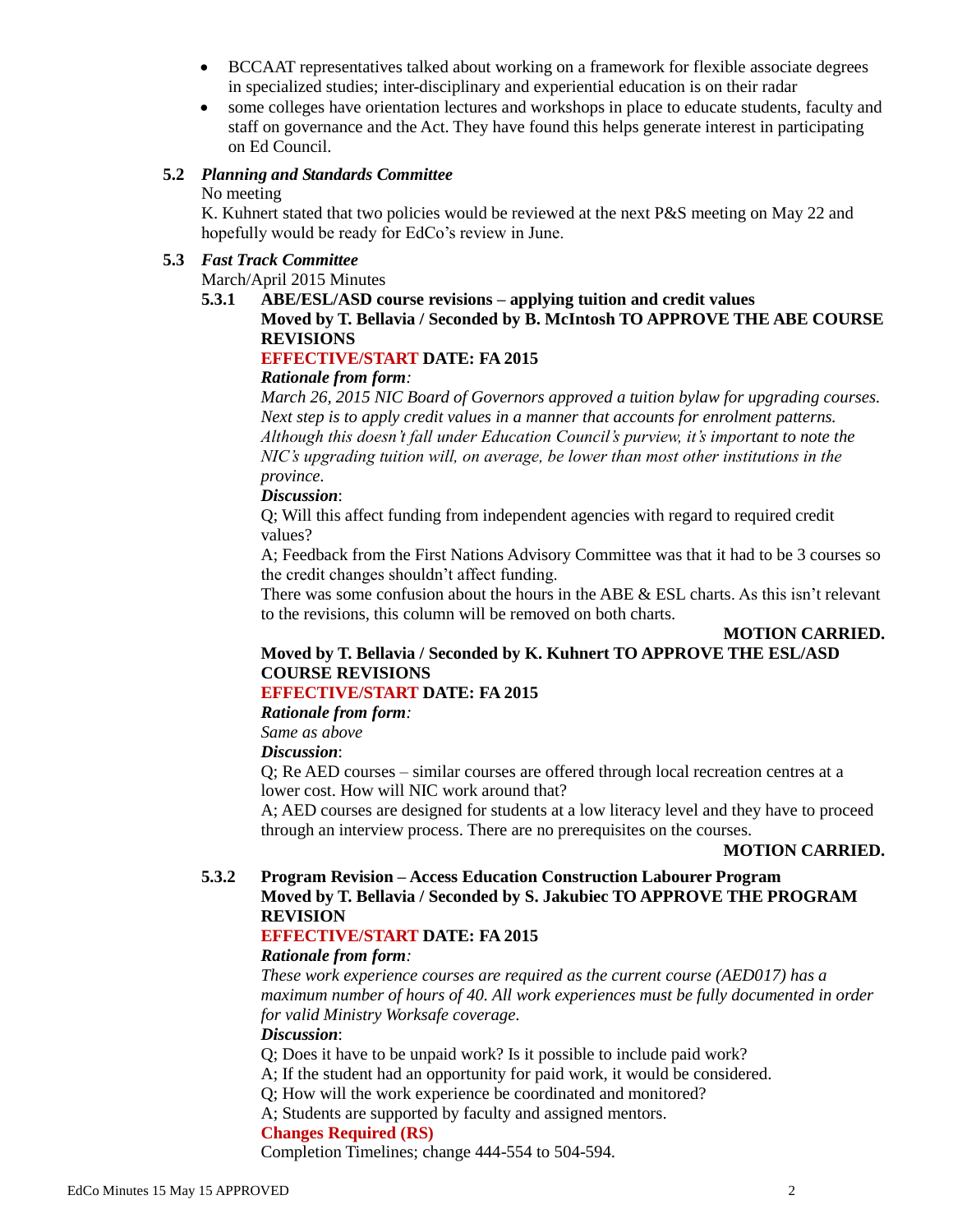Typos; Pg 2 Completion Requirement; add "enrolled"

## **MOTION CARRIED.**

# **5.3.3 Items 5.3.3 & 5.3.4 were taken together New Course – AED 018 Advanced Work Experience I Moved by T. Bellavia / Seconded by S. Mbah TO APPROVE THE NEW COURSES EFFECTIVE/START DATE: FA 2015** *Rationale from form: Students in the Construction Labourer Program, require this advanced unpaid work experience in order to generalize their skills to actual jobs. Discussion*: Concern was expressed about the way the learning outcomes were written. They need to be measurable. Council recommended this go back to the developer to be cleaned up. **Changes Required (SD - developer)** #19 rewrite learning outcomes (including typos) #15 course description – clarify work experience and "generalize" #13 typo #22 typo **TABLED.**

- **5.3.4 New Course – AED 019 Advanced Work Experience II** Same as above
- **5.4** *Curriculum Committee*
	- **5.4.1 Minutes of Curriculum Meeting** April 24, 2015

**Documents for Review**

**5.4.2 Course Revision – ENG 230 Selected Topics in Literature Moved by T. Bellavia / Seconded by S. Jakubiec TO APPROVE THE COURSE REVISION**

# **EFFECTIVE/START DATE: FA 2015**

#### *Rationale from form:*

*To remove unnecessary barriers to ENG 230 and bring the pre-reqs in line with pre-reqs for 2nd year literature courses at other BC colleges and universities. Discussion*: None

#### **MOTION CARRIED.**

#### **5.4.3 Course Revision – CRM 241 Introduction to Corrections Moved by T. Bellavia / Seconded by S. Jakubiec TO APPROVE THE COURSE REVISION EFFECTIVE/START DATE: FA 2015**

#### *Rationale from form:*

*CRM 241 does not require skills and knowledge developed in CRM 131. CRM 241 is an introductory course. Discussion*: None

#### **MOTION CARRIED.**

#### **5.4.4 Program Revision – Adventure Guiding Certificate Moved by T. Bellavia / Seconded by P. Hoefgen TO APPROVE THE PROGRAM REVISION EFFECTIVE/START DATE: FA 2015**

#### *Rationale from form:*

*Assessment tests were restructured in 2014 with the result that MAT 033 now meets the needs of the Adventure Guiding program. Discussion*: None.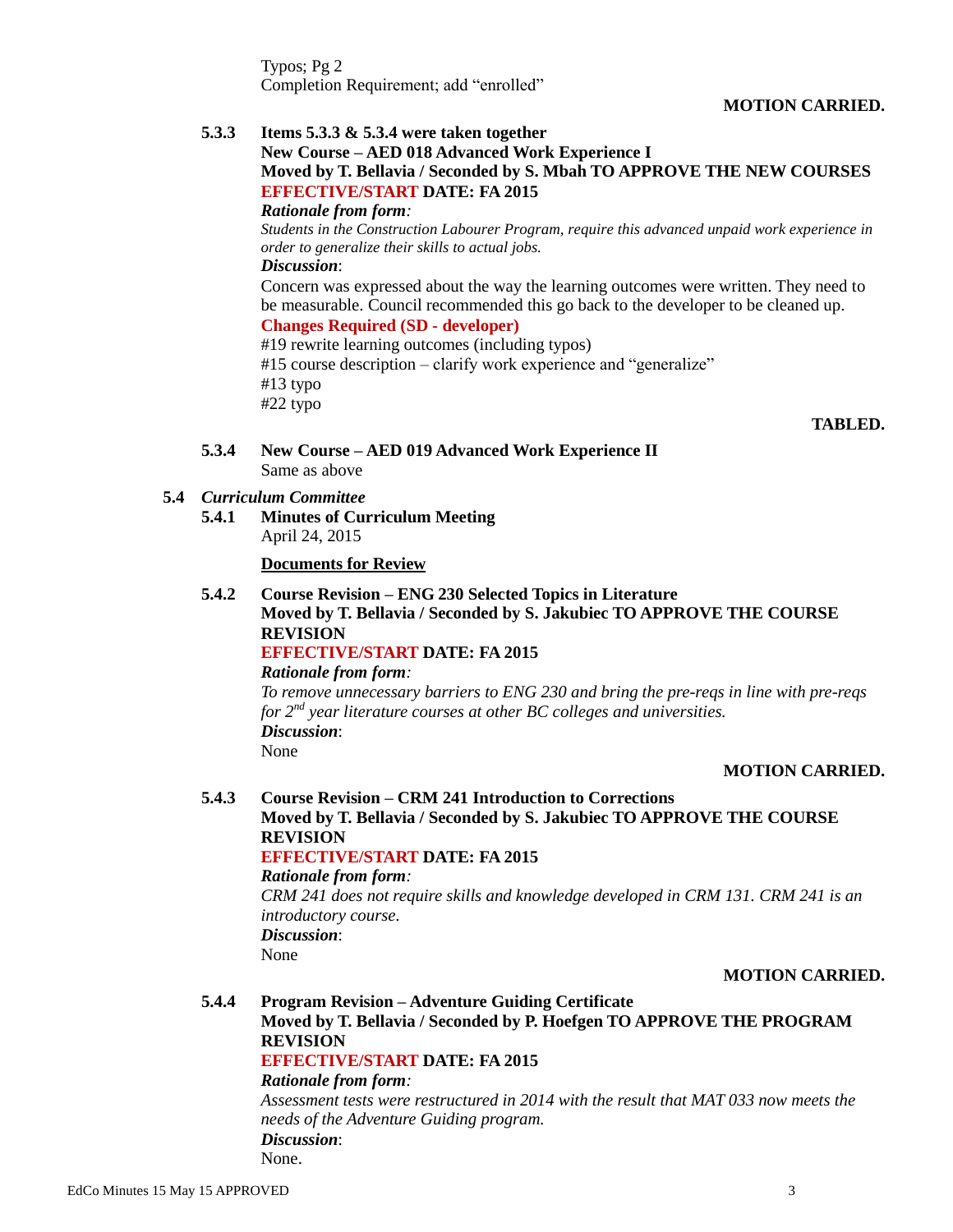# **5.4.5 New Course – TMA 225 Purchasing for Food Service Operations Moved by T. Bellavia / Seconded by M. Ducharme TO APPROVE THE NEW COURSE**

# **EFFECTIVE/START DATE: FA 2015**

## *Rationale:*

*The department offer 24 courses in partnership with the American Hotel & Lodging Educational Institutions (AHLEI). While other AHLEI courses are 1.5 credits, this course will be offered as a 3 credit course and available to NIC Tourism & Hospitality Management and Global Tourism & Hospitality Management students as an online elective.*

*Discussion*:

None

# **Changes required: (RS)**

#5 typo in  $1<sup>st</sup>$  paragraph & numbered list instead of bullets #19 number the learning outcomes Fee should be removed from Fee Consultation form (not EdCo related)

# **MOTION CARRIED.**

# **5.4.6 New Course – TMA 320 Directed Independent Studies in Tourism Moved by T. Bellavia / Seconded by S. Mbah TO APPROVE THE NEW COURSE EFFECTIVE/START DATE: FA 2015**

#### *Rationale:*

*This course will provide students with the opportunity to engage in a research project or study outside of the traditional classroom environment and, if appropriate, outside of the traditional academic semester.*

# *Discussion*:

There was a lengthy discussion about our policies around research ethics and whether something about research ethics should be embedded in the Learning Outcomes. It was agreed that if a student embarks on a research project, they must comply with NIC's research ethics policy. Concern was expressed about whether this was adequate in current practice.

**Changes required: (RS)** #5 typo

# **MOTION CARRIED with 1 abstention.**

## **5.4.7 New Course – AED 041 Computer Foundations Moved by T. Bellavia / Seconded by P. Hoefgen TO APPROVE THE NEW COURSE EFFECTIVE/START DATE: FA 2015**

#### *Rationale from form:*

*This course offers a one semester course in foundational computer skills for students in ASD.*

#### *Discussion*:

Concern was expressed about the way the Learning Outcomes were written. Council agreed to approve the CDW as long as changes were made.

# **Changes required: (SD developer)**

#11 clarify totals with check mark #19 typo and wording

# **MOTION CARRIED.**

# **5.4.8 New Course – AED 042 Budgeting and Managing Your Money**

# **Moved by T. Bellavia / Seconded by K. Kuhnert TO APPROVE THE NEW COURSE EFFECTIVE/START DATE: FA 2015**

## *Rationale from form:*

*This course enables students to develop budgeting and money management skills. Discussion*: None

**Changes required: (SD developer)**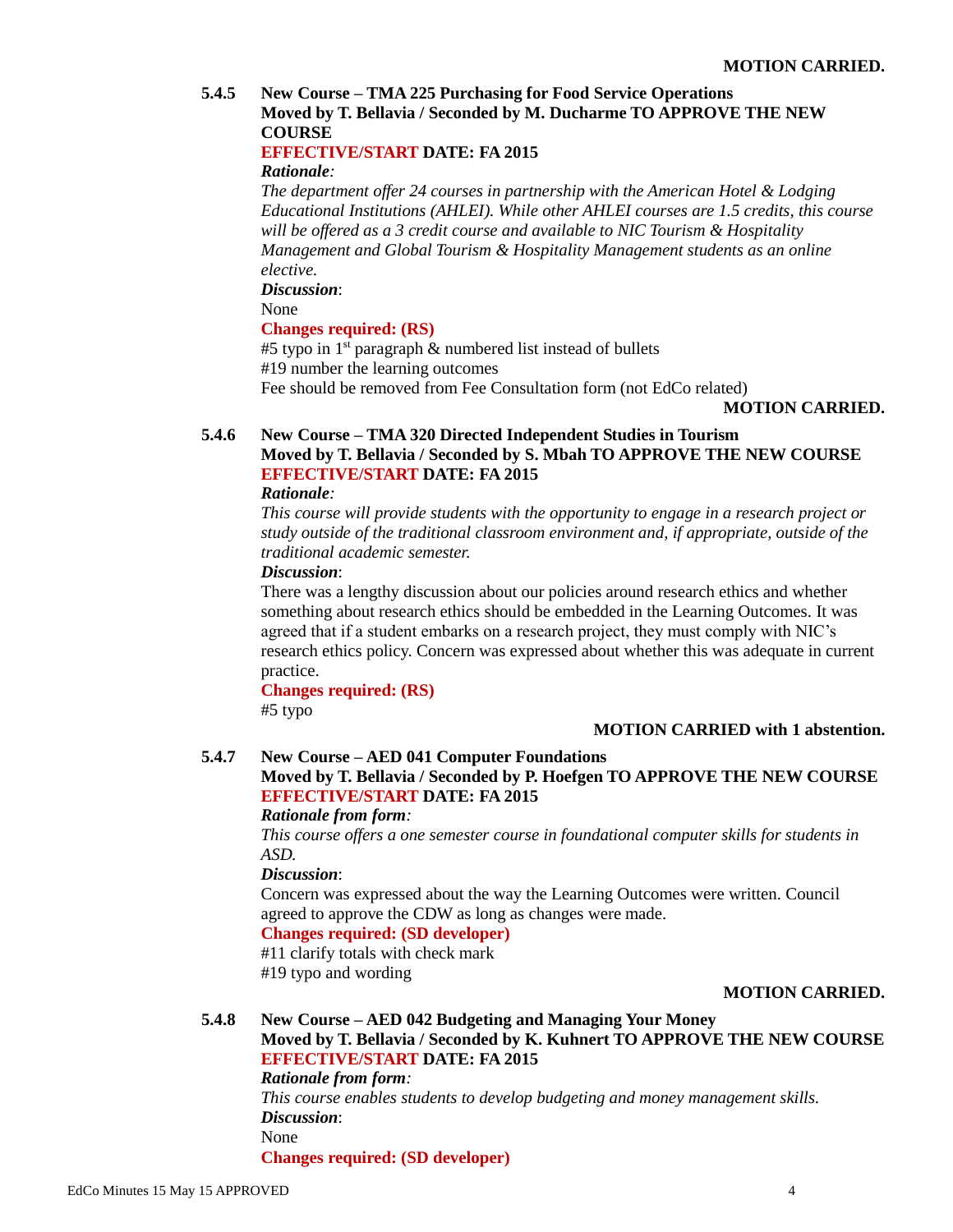#19 typos

#### **5.4.9 New Course – AED 043 Customer Service**

# **Moved by T. Bellavia / Seconded by D. George TO APPROVE THE NEW COURSE EFFECTIVE/START DATE: FA 2015**

#### *Rationale from form:*

*We have had requests for this course over the years and have not had an ACD for it. As our students move into jobs that are service industry-based, this course enhances their employment. Discussion*:

None

#### **MOTION CARRIED.**

# **5.4.10 New Course – AED 044 Workplace Organizational Skills**

# **Moved by T. Bellavia / Seconded by R. Birch TO APPROVE THE NEW COURSE EFFECTIVE/START DATE: FA 2015**

# *Rationale from form:*

*[There is a] gap in course offerings that address organizational skills. Organizational skills are essential for success in the workplace and in personal life. Discussion*:

There was a question about the vagueness of "a selection of" in the Learning Outcomes. It was agreed that the department should be asked about this.

#### **Changes required: (SD developer)**

#15 typos

#19 wording clarification

#### **MOTION CARRIED.**

#### **5.4.11 New Course – AED 045 Basics of Emergency First Aid**

#### **Moved by T. Bellavia / Seconded by M. Ducharme TO APPROVE THE NEW COURSE**

#### **EFFECTIVE/START DATE: FA 2015**

#### *Rationale from form:*

*Students wishing to take the St. John's Ambulance or the Red Cross emergency first aid certificate course frequently require more preparation and practice time to master the multiple topics. This course offers the necessary preparation for this cohort of students. Other students will learn many emergency safety skills in the course as a stand-alone learning experience.*

#### *Discussion*:

There was a question about whether there is an experiential component to this course; should this be a lab.

#### **Changes required: (SD developer)**

#11 clarify if lab #19 number the outcomes

#### **MOTION CARRIED.**

## **5.4.12 New Course – AED 046 Introduction to Inspiration Computer Program Moved by T. Bellavia / Seconded by D. George TO APPROVE THE NEW COURSE EFFECTIVE/START DATE: FA 2015**

## *Rationale from form:*

*This course provides instruction specific to Inspiration Program installed in NIC computer labs for students who benefit from visual/graphic organizers. Discussion*:

None

**Changes required: (SD developer)**

#19 typo (#3)

#### **MOTION CARRIED.**